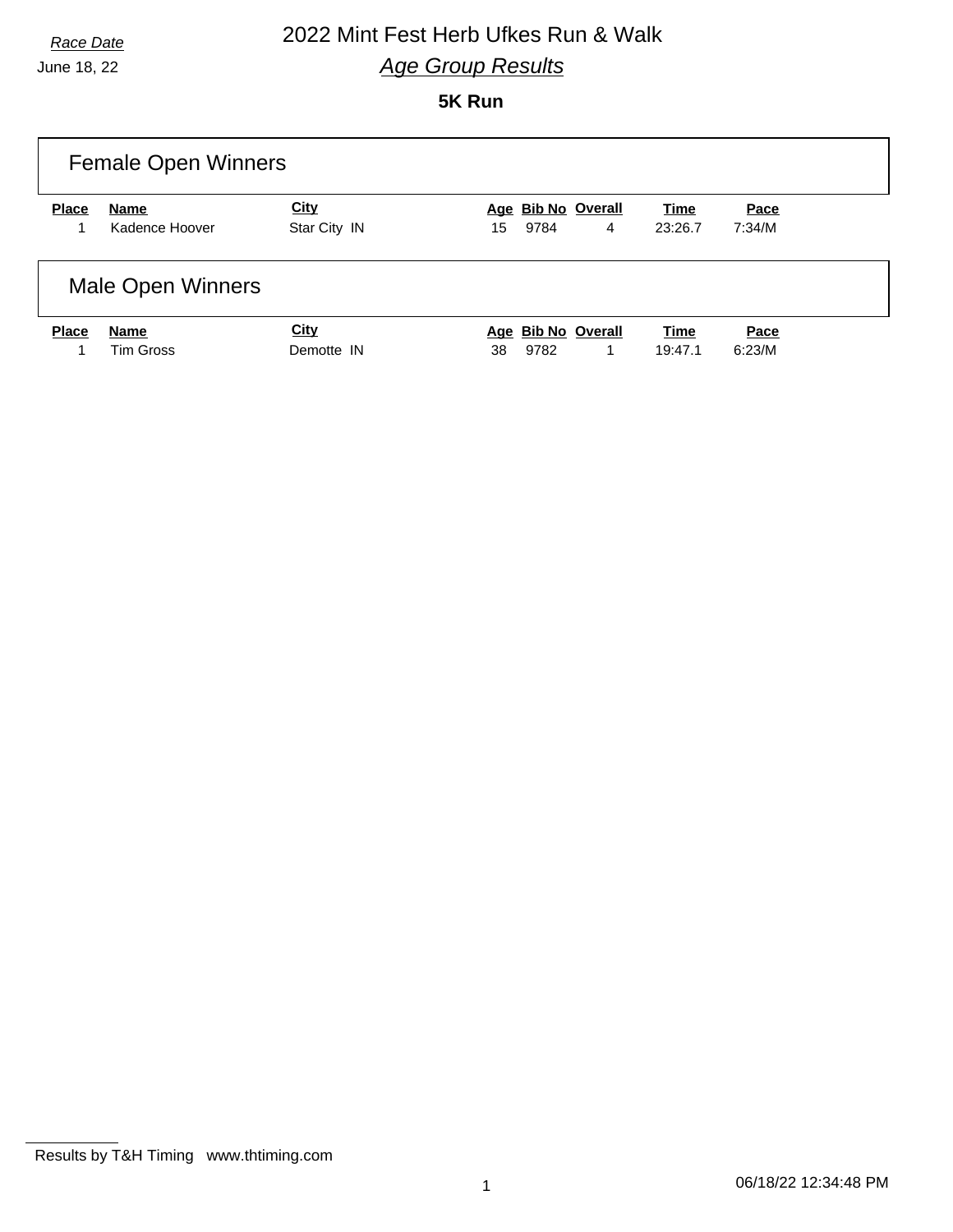June 18, 22

## **5K Run**

|                | Female 14 and Under    |                 |    |      |                    |             |         |  |
|----------------|------------------------|-----------------|----|------|--------------------|-------------|---------|--|
| <b>Place</b>   | <b>Name</b>            | <b>City</b>     |    |      | Age Bib No Overall | <b>Time</b> | Pace    |  |
| 1              | Samantha Jones         |                 | 14 | 9775 | 7                  | 26:24.7     | 8:32/M  |  |
| 2              | <b>Amelia Chaffins</b> | San Pierre IN   | 12 | 9780 | 9                  | 29:11.1     | 9:25/M  |  |
| 3              | <b>Willa Prater</b>    |                 | 11 | 9793 | 12                 | 31:04.5     | 10:02/M |  |
|                |                        |                 |    |      |                    |             |         |  |
|                | Male 15 to 19          |                 |    |      |                    |             |         |  |
| <b>Place</b>   | <b>Name</b>            | <b>City</b>     |    |      | Age Bib No Overall | <b>Time</b> | Pace    |  |
| 1              | Kaden Johnson          |                 | 15 | 9768 | 6                  | 26:13.9     | 8:29/M  |  |
|                |                        |                 |    |      |                    |             |         |  |
|                | Female 20 to 30        |                 |    |      |                    |             |         |  |
| <b>Place</b>   | <b>Name</b>            | City            |    |      | Age Bib No Overall | <b>Time</b> | Pace    |  |
| 1              | Melissa Newcomer       | Knox IN         | 29 | 9790 | 13                 | 31:46.4     | 10:16/M |  |
|                |                        |                 |    |      |                    |             |         |  |
|                | Male 20 to 30          |                 |    |      |                    |             |         |  |
| <b>Place</b>   | <b>Name</b>            | <b>City</b>     |    |      | Age Bib No Overall | <b>Time</b> | Pace    |  |
| 1              | Noah Sanchez           | North Judson IN | 22 | 9791 | 2                  | 20:37.2     | 6:39/M  |  |
| 2              | Davey Johnston         | North Judson IN | 26 | 9788 | 3                  | 21:15.8     | 6:52/M  |  |
| 3              | Larry Newcomer         |                 | 27 | 9792 | 5                  | 23:33.5     | 7:36/M  |  |
|                |                        |                 |    |      |                    |             |         |  |
|                | Female 31 to 40        |                 |    |      |                    |             |         |  |
| <b>Place</b>   | <b>Name</b>            | City            |    |      | Age Bib No Overall | <b>Time</b> | Pace    |  |
| 1              | Michelle Heims         | North Judson IN | 34 | 9783 | 16                 | 37:20.7     | 12:04/M |  |
| $\overline{c}$ | Mary Beth Johnson      |                 | 37 | 9769 | 17                 | 42:54.9     | 13:52/M |  |
|                | Male 31 to 40          |                 |    |      |                    |             |         |  |
| <b>Place</b>   | <b>Name</b>            | City            |    |      | Age Bib No Overall | <b>Time</b> | Pace    |  |
| 1              | <b>Mitchell Minix</b>  | Fort Wayne IN   | 36 | 9789 | 8                  | 26:51.8     | 8:40/M  |  |
|                |                        |                 |    |      |                    |             |         |  |
|                | Female 41 to 50        |                 |    |      |                    |             |         |  |
| <b>Place</b>   | <b>Name</b>            | City            |    |      | Age Bib No Overall | <b>Time</b> | Pace    |  |
| 1              | Christina Alexander    | North Judson IN | 42 | 9778 | 14                 | 33:06.6     | 10:42/M |  |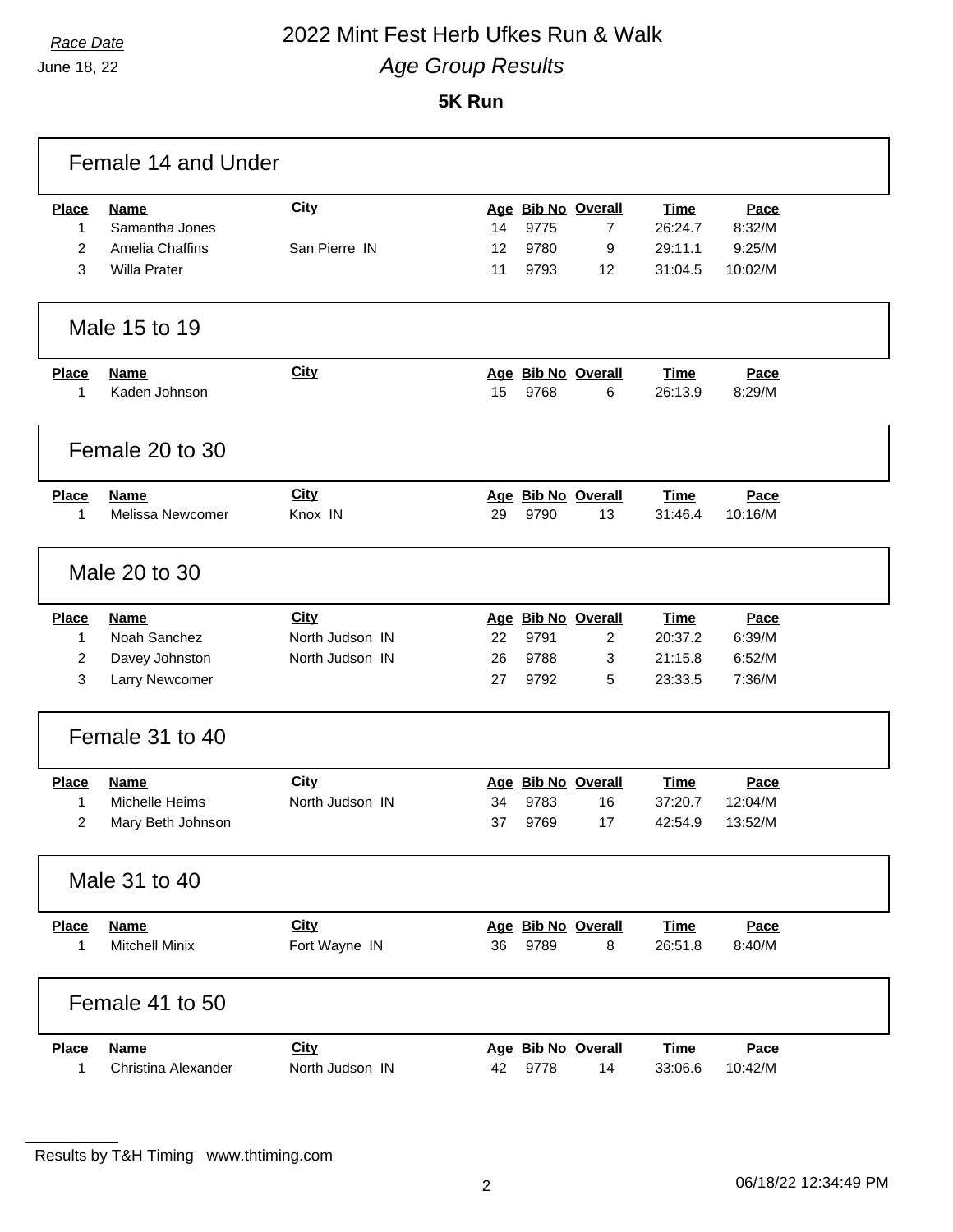June 18, 22

## **5K Run**

|                   | Male 41 to 50               |             |    |      |                          |                        |                 |
|-------------------|-----------------------------|-------------|----|------|--------------------------|------------------------|-----------------|
| <b>Place</b><br>1 | <b>Name</b><br>Dustin Jones | <b>City</b> | 41 | 9774 | Age Bib No Overall<br>11 | <b>Time</b><br>29:48.2 | Pace<br>9:38/M  |
|                   | Male 51 to 60               |             |    |      |                          |                        |                 |
|                   |                             |             |    |      |                          |                        |                 |
| <b>Place</b><br>1 | Name<br>Dan Gumz            | <b>City</b> | 51 | 9794 | Age Bib No Overall<br>15 | <b>Time</b><br>35:09.4 | Pace<br>11:21/M |
|                   | Male 61 to 70               |             |    |      |                          |                        |                 |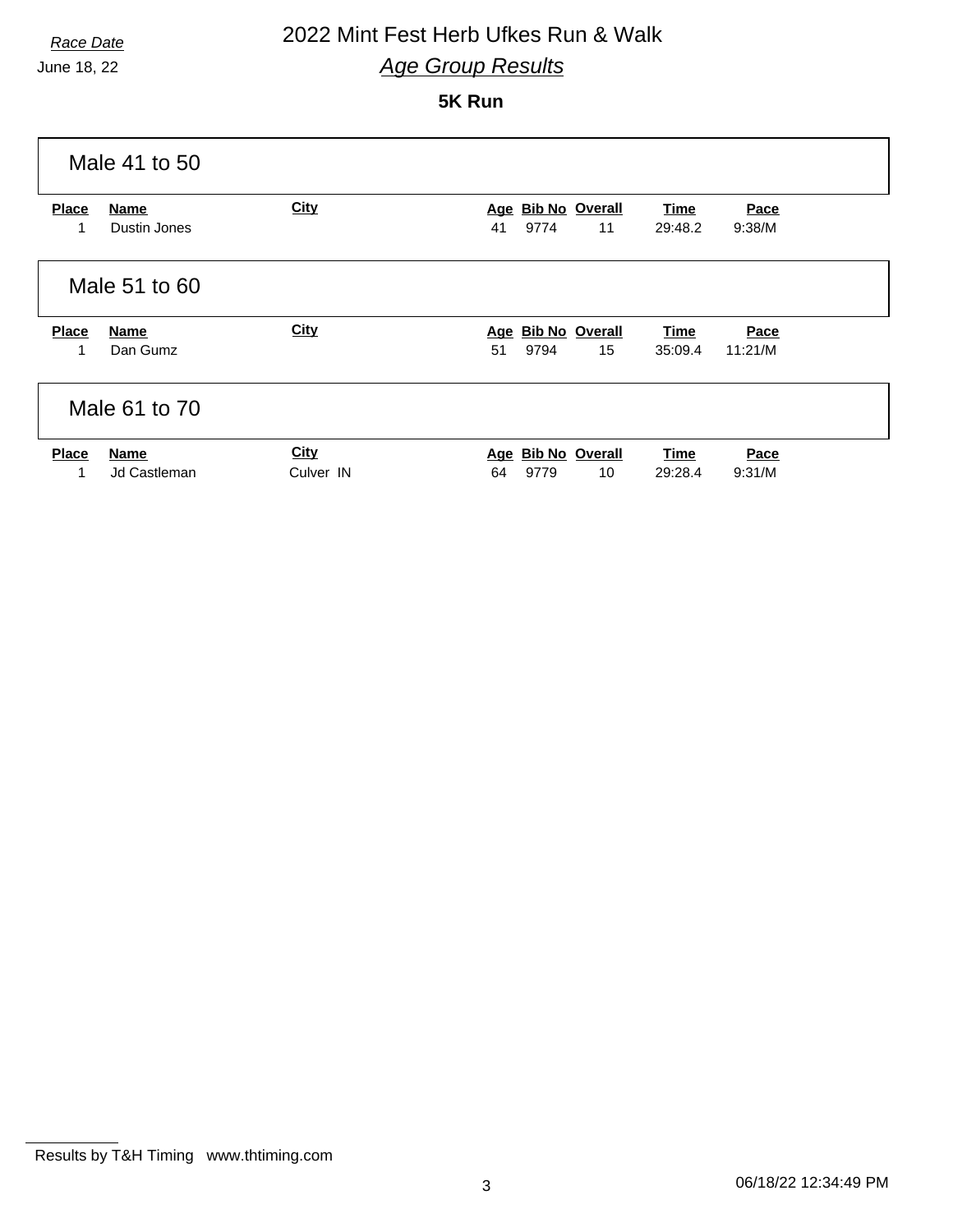June 18, 22

### **2 Mile Walk**

| <b>Female Open Winners</b> |                          |             |                                       |                        |                 |  |  |
|----------------------------|--------------------------|-------------|---------------------------------------|------------------------|-----------------|--|--|
| <b>Place</b><br>1          | Name<br>Marla Born       | <b>City</b> | Age Bib No Overall<br>3<br>9796<br>44 | <b>Time</b><br>29:11.7 | Pace<br>14:42/M |  |  |
|                            | <b>Male Open Winners</b> |             |                                       |                        |                 |  |  |
| <b>Place</b>               | Name<br>Jim Gross        | <b>City</b> | Age Bib No Overall<br>9776<br>83<br>1 | <b>Time</b><br>27:07.4 | Pace<br>13:35/M |  |  |

Results by T&H Timing www.thtiming.com